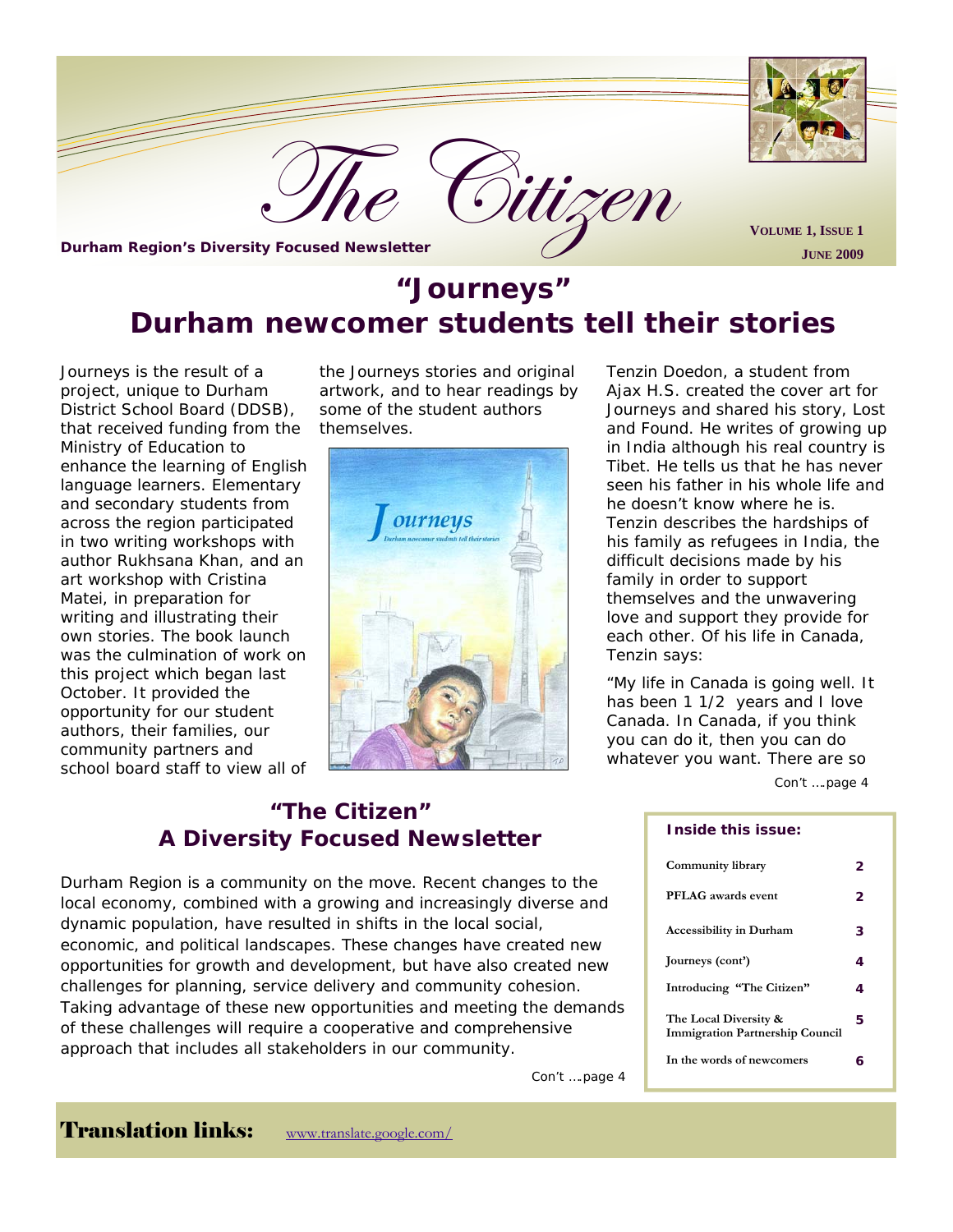# **It takes a library to raise a community**

If you were asked to draw a picture of your community's main gathering place for celebrations and holiday events, what would you include in your drawing? Would you draw the main street, the city hall, a park, a town square, an arena, a mall? Very likely the drawings of most Durham residents would include many of these things but some



Left to right: Wendy Kong, Oshawa Public Library; Sally Grande, Multicultural Librarian, Oshawa Public Library

might also feature another hub of civic activity: the local public library.

"Library?" you say, looking up from the warm latte you've just purchased from a large bookstore café. "What can I get at a library that's not on the Internet or in this lovely bookstore?" Well, first of all, libraries are multilingual, so books, films and often newspapers in many languages are all available for free. While Durham's libraries are municipally funded and managed differently, they all share a commitment to meet the information needs of their diverse communities. At Oshawa Public Libraries' McLaughlin Branch, you can find books and films in 33 languages, and magazines and newspapers in 15 languages. Not only are there children's books in several languages, but books for teens and a vast selection of world music. Working together with the neighbouring English as a Second Language (ESL) Centre, the library offers inhouse tours, citizenship study materials, and supports "conversation circles", film showings and book clubs in languages other than English. With 50% of the student population of our new university in Oshawa (UOIT) speaking a mother tongue that is not English, the library provides a taste of home in recreational reading, films and listening materials. Open and available for free 7 days a week, your local public library is a welcoming space for all.

> *Sally Grande Multicultural Librarian, Oshawa Public Library*

# **Durham celebrates its first PFLAG awards event**

On May 9, PFLAG (formerly known as Parents, Family and Friends of Lesbians and Gays) Canada, Durham's Chapter presented "Champions Against Homophobia & Transphobia Awards" during a celebration event co-ordinated by PFLAG Canada Durham, Club 717 and The AIDS Committee of Durham. This was the first event in Durham Region honouring individuals and organizations working to create inclusive communities

on behalf of the Gay, Lesbian, Bisexual and Transgender (GLBT) (Rainbow) community. The event was emceed by Mark Childs, President of PFLAG Canada. Also honoured were Lin Bambrick, Jane Currie, Anji Dimitriou, Councilor Brian Nicholson, David Martin, Garrett Metcalfe, Udana Muldoon, Cst.Keith Richards, Kelly Roy, Mike Shields, Stefanie Swinson, Community Development of Durham and The AIDS Committee of Durham.



Left to right: Cst. Keith Richards, Diversity Coordinator, Durham Regional Police Service, Tracey Vaughan, Executive Director, Community Development Council Durham.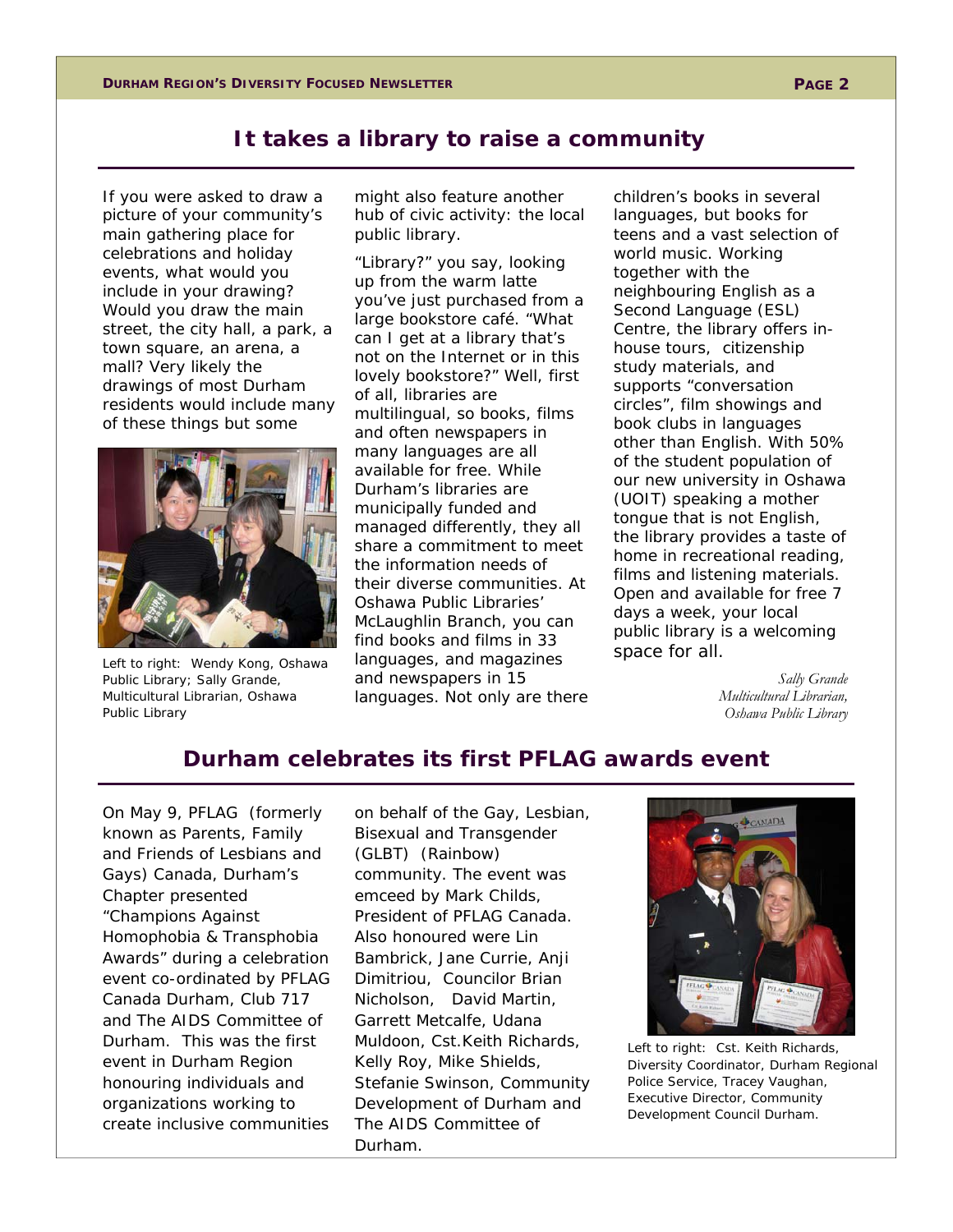### **Accessibility in the Region of Durham**

In 2005 a law was passed in Ontario ensuring inclusive communities and full participation for persons with disabilities. The goal of the *Accessibility for Ontarians with Disabilities Act*, *2005* (AODA) is to assist both the public and private sectors in the identification, prevention

|                       | and removal   |
|-----------------------|---------------|
| "IT IS ESTIMATED      | of barriers.  |
| <b>THAT THERE ARE</b> | A barrier for |
|                       | someone       |
| 70,000                | with a        |
| <b>RESIDENTS</b>      | disability is |
| <b>LIVING IN</b>      | anything      |
| <b>DURHAM REGION</b>  | that          |
| <b>WITH SOME FORM</b> | prevents      |
| OF A                  | participation |
| DISABILITY."          | in social or  |
|                       | economic      |

opportunities within our communities. There are 1.85 million people living in Ontario who have a disability.

Municipalities had already

begun implementing accessibility strategies because of an earlier law, *Ontarians with Disabilities Act, 2001* (ODA). This legislation is still in effect, and the AODA builds on its provisions by introducing Standards that outline requirements for both the public and private sectors. These Standards address customer service; employment; information and communication; transportation; and the built environment.

Under the legislation, each municipality is required to have an Accessibility Advisory Committee (AAC). This committee is comprised of people with disabilities (more than 50%), service providers, and municipal staff. The AAC is an important contributor to municipal accessibility planning. Additionally, the

eight municipal AAC Chairs and the regional AAC Chair meet regularly to share best practices, partner on learning opportunities and accessibility information.

It is estimated that there are 70,000 residents living in Durham Region with some form of a disability. With continued collaborative efforts and this new law, our communities can plan and become more inclusive. Everyone benefits when all residents can fully participate and contribute to their economy and community. Whether it is an automated door at a grocery store, easy to read signage or safe pedestrian walks, inclusive communities create engaged communities.

> *Tracey Tyner-Cavanagh Accessibility Coordinator The Regional Municipality of Durham*

### **Joint Regional AAC Chairs Group Committee**



**Far Back Row:** Michele Cotton (Accessibility Coordinator-Whitby); Ken Corner-far back row (Chair of Whitby AAC)

**Back Row:** Paul Feldman, (Chair of Ajax AAC); Prem Noronha-Waldriff (Accessibility Coordinator, Pickering); Barb Condie (Committee Coordinator- Scugog Township); Mary Scarlett (Lakeridge Health); Thom Gettinby (Municipal Clerk- Brock Township); Lynda Lawson (Accessibility Coordinator- Oshawa); Zoia Horne (Chair of AAC, Pickering) **Front Row:** Mike Roche (Chair of Region of Durham AAC); Tracey Tyner Cavanagh (Accessibility Coordinator, Region of Durham); Cyndie Sproul (Chair of Oshawa AAC)

**Absent from Photo:** Olive Struthers (Accessibility Coordinator, Ajax) Edie Forsyth (Chair of AAC, Scugog Township) Diana Stephen (Deputy Clerk, town of Uxbridge)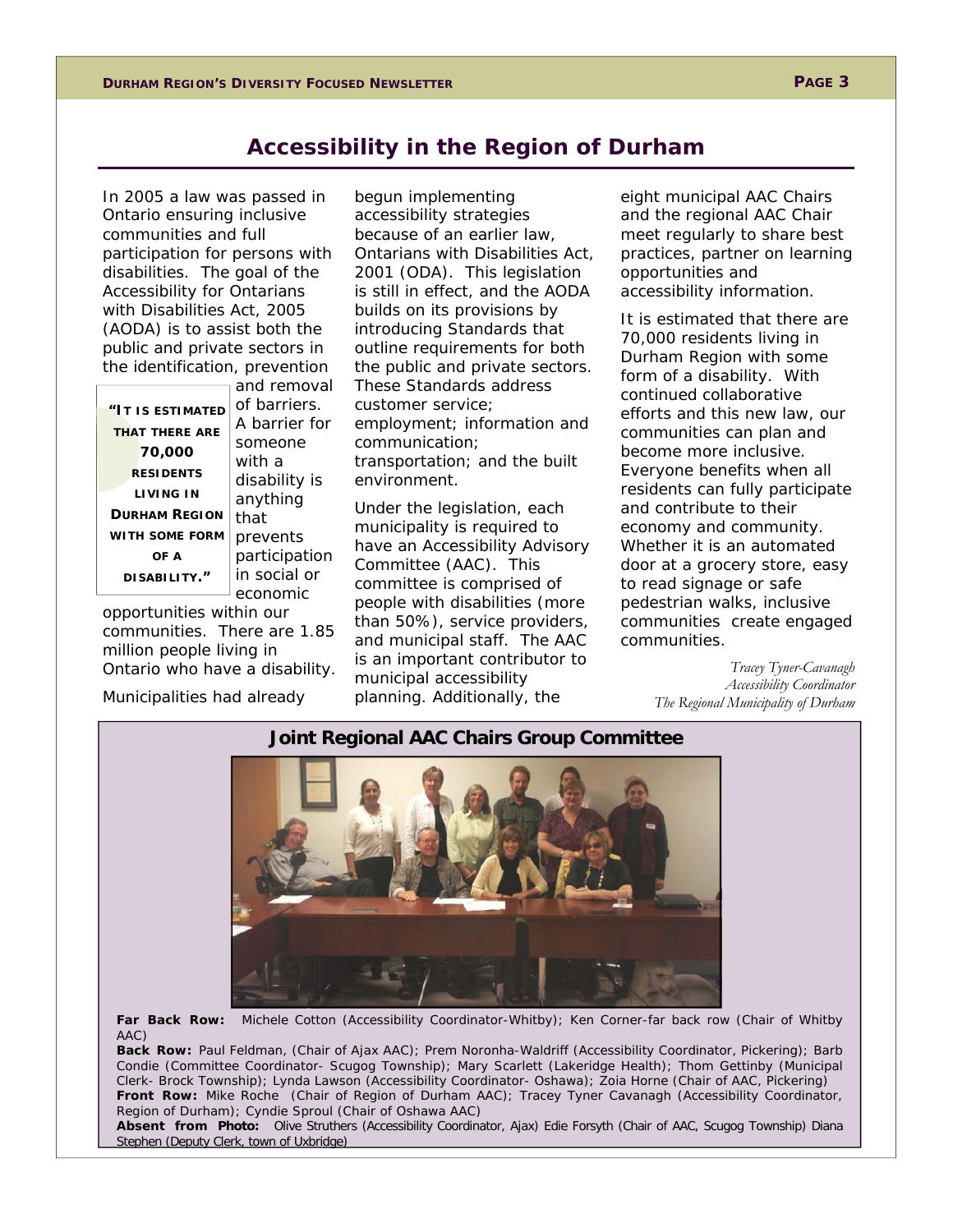### **"Journeys" (cont' from front cover)**

many opportunities in Canada that we don't have in my country."

In all, the stories of 81 newcomer students from grades one to twelve are included in *Journeys*. These students have come to us from all over the world, under many different circumstances, and they bring with them languages, cultural traditions and experiences that enrich our schools and communities. Their stories tell of the struggle, loss, determination and hope involved in coming to a new country and beginning a new life in Canada.

Copies of *Journeys* have been provided to all DDSB schools and Durham Region Public Libraries. For further information please contact Anne Sidnell at 905-666- 6944, Durham District School Board, 400 Taunton Road East, Whitby.



"It was a really good day for us. We told all our friends that we were flying to happiness. We thought that all our problems would be solved. We were dreaming about everything in Canada, how it would be, and when we would go."

Fibi Assad was one of seven student presenters at the recent book launch celebrating the release of *Journeys: Durham newcomer students tell their stories*.

Grade 12 Student

The event was held on May 5, at the Education Centre, Durham District School Board. "Facing Troubles" is the touching and inspiring story of Fibi's journey Fibi Assad, **Egypt to heat in Equipment** Grade 12 Student from Egypt to her new life in Canada.

#### **Introducing…."The Citizen" a diversity focused newsletter (cont' from front cover)**

With this in mind, the Durham Region *Diversity and Immigration Partnership Council,* was formed with a mandate to develop strategic partnerships and comprehensive plans for the development of an inclusive community in the Region of Durham (See page 5 for more information). In order to achieve this mandate, the Council must have a process to continually communicate and engage stakeholders from all local sectors, including business, civil society, government, and the general public. This newsletter will be the cornerstone of these efforts.

The purpose of **"The Citizen"**  will be to communicate with the community on the activities of the Council, share information about the work going on in the community, showcase providers, residents and governments that are working toward the development of a more inclusive and welcoming community in the region. Published on a quarterly basis, the newsletter will include contributions from members of the Diversity Council, the community, and service providers in an effort to promote information sharing and engagement.

We hope that this newsletter

becomes a focal point for local discourse on diversity and immigration issues and can become a valuable tool in helping creating the community we all envision Durham can be.

*For more information, or inquiries regarding contributing material, please contact: diversitynewsletter@durham.ca* 

\*All submitted material will be subject to established protocols that will be available to anyone interested upon written request, and must contribute to the mandate of the Council and this newsletter.

*Benjamin Earle Manager of Social Research & Planning Community Development Council of Durham* 

**"THERE ARE SO MANY OPPORTUNITIES IN CANADA THAT WE DON'T HAVE IN MY COUNTRY".**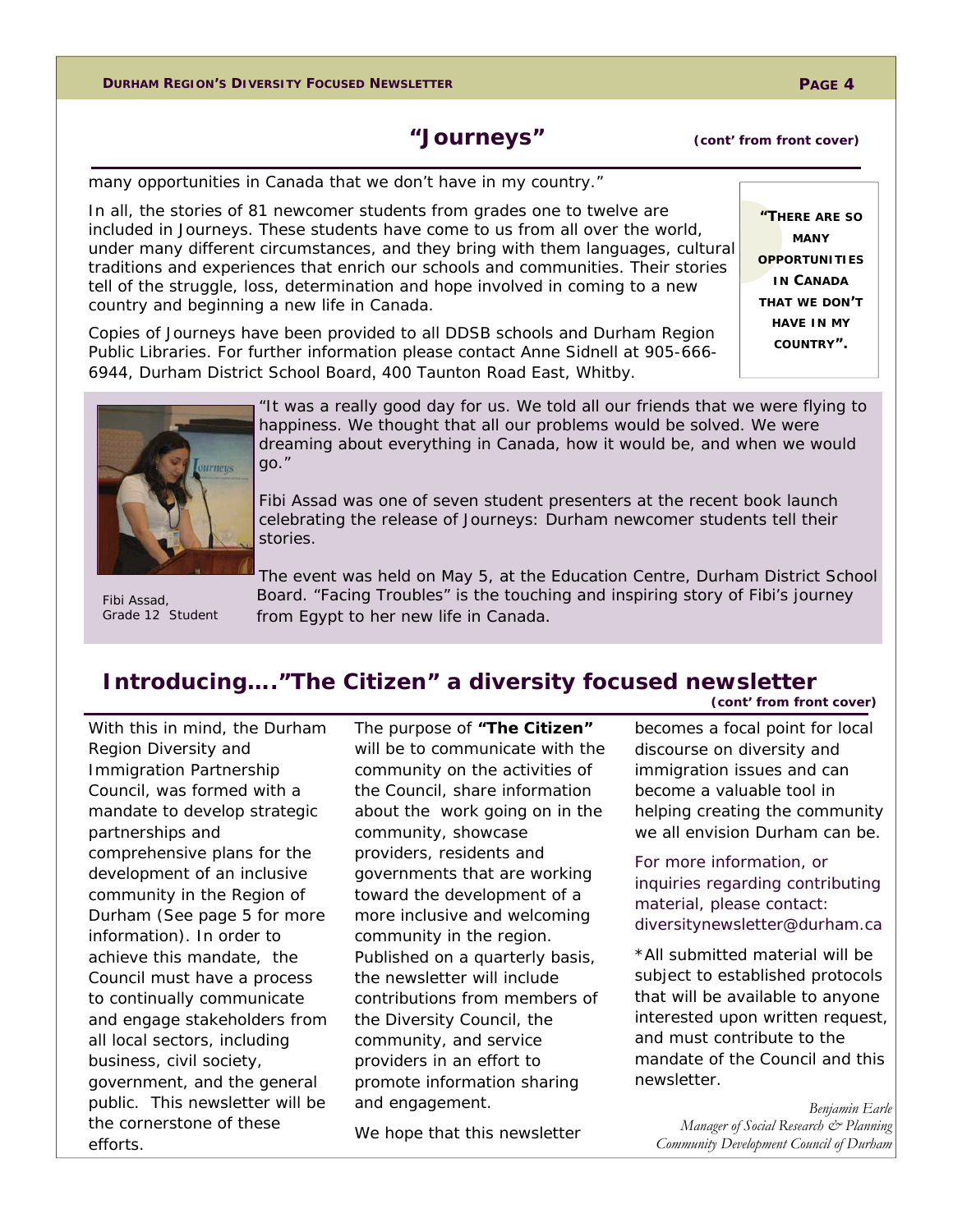# **The Local Diversity and Immigration Partnership Council (LDIPC)**

The Local Diversity and Immigration Partnership Council (LDIPC) was formed at the request of Durham Regional Council. Elected officials from all eight local area municipalities recognized the potential benefits of a planned strategic approach to Diversity and Immigration. The primary purpose of the Council is to act as a co-ordinating body ensuring that the many agencies, municipalities, community groups and organizations doing work in the area of diversity and immigration know about each other, share resources, avoid duplication and leverage each others expertise and resources.

The Council will work towards creating a culture of inclusion, attracting and retaining skilled newcomers, increasing settlement capacity and promoting Durham Region as a destination of choice for both newcomers and new industry.

Throughout 2008 community consultations took place asking the community of service providers, newcomers, municipalities and residents what priorities and initiatives would make sense for Durham Region. The results of these consultations give direction to the LDIPC and ensure the community was the voice setting priorities.

In early 2009 an interim Council was formed comprised of 16 community stakeholders representing different sectors. As the work of the Council evolves Council membership will be reviewed.

This group of community leaders are committed to executing the objectives of the LDIPC and are excited about contributing to the growing momentum in Durham Region. A momentum that ensures all residents have an opportunity to contribute, be engaged and utilize the skills they bring to our communities.

> *Audrey Andrews Social Services Department The Regional Municipality of Durham,*

# **Celebrate diversity month**

Ajax Town Council has proclaimed September as Celebrate Diversity Month. Visit the town website www.townofajax.com to learn more.



Left to right: Regional Councillor April Cullen, (Co-chair) and Dr. Hugh Drouin, Commissioner, Social Services Department (Co-chair)

| Members of the interim LDIPC                             |                                                                                                                                                                                                                                                                                                                                                                                                                                                                                                      |  |
|----------------------------------------------------------|------------------------------------------------------------------------------------------------------------------------------------------------------------------------------------------------------------------------------------------------------------------------------------------------------------------------------------------------------------------------------------------------------------------------------------------------------------------------------------------------------|--|
| <b>City of Oshawa</b>                                    | Regional Councillor April Cullen                                                                                                                                                                                                                                                                                                                                                                                                                                                                     |  |
| Community<br><b>Development</b><br><b>Council Durham</b> | Ben Earle, Manager of Social Research<br>and Planning                                                                                                                                                                                                                                                                                                                                                                                                                                                |  |
|                                                          | Tracey Vaughan, Executive Director                                                                                                                                                                                                                                                                                                                                                                                                                                                                   |  |
| <b>Durham College</b>                                    | Mary Blanchard, Dean                                                                                                                                                                                                                                                                                                                                                                                                                                                                                 |  |
| <b>Durham District</b><br><b>School Board</b>            | Martyn Beckett, Director of Education                                                                                                                                                                                                                                                                                                                                                                                                                                                                |  |
| Durham Region<br><b>Local Training</b>                   | Rick Lea, Executive Director                                                                                                                                                                                                                                                                                                                                                                                                                                                                         |  |
| Lakeridge<br><b>Health</b><br>Corporation                | Wanda Leach, Director, Human<br><b>Resources</b>                                                                                                                                                                                                                                                                                                                                                                                                                                                     |  |
| <b>The Regional</b><br>Municipality of<br>Durham         | Dr. Hugh Drouin, Commissioner, Social<br>Services Department<br>Audrey Andrews, Policy & Research<br>Advisor, Social Services Department<br>Doug Lindeblom, Director, Economic<br>Development & Tourism Department<br>John Koopmans, Planning Department<br>Kelly O'Brien, Income & Employment<br><b>Support Division</b><br>Cst. Keith Richards, Diversity Co-<br>ordinator, Durham Region Police Service<br>Tracey Tyner-Cavanagh, Accessibility<br>Co-ordinator, Regional Chair & CAO's<br>Office |  |
| <b>Town of Ajax</b>                                      | Regional Councillor Colleen Jordan                                                                                                                                                                                                                                                                                                                                                                                                                                                                   |  |
| <b>UOIT</b>                                              | Dr. Shahid Alvi, Professor & Associate<br>Dean of Faculty of Criminology, Justice,<br><b>Policy Studies</b>                                                                                                                                                                                                                                                                                                                                                                                          |  |

### Ajax Town Council has proclaimed September as